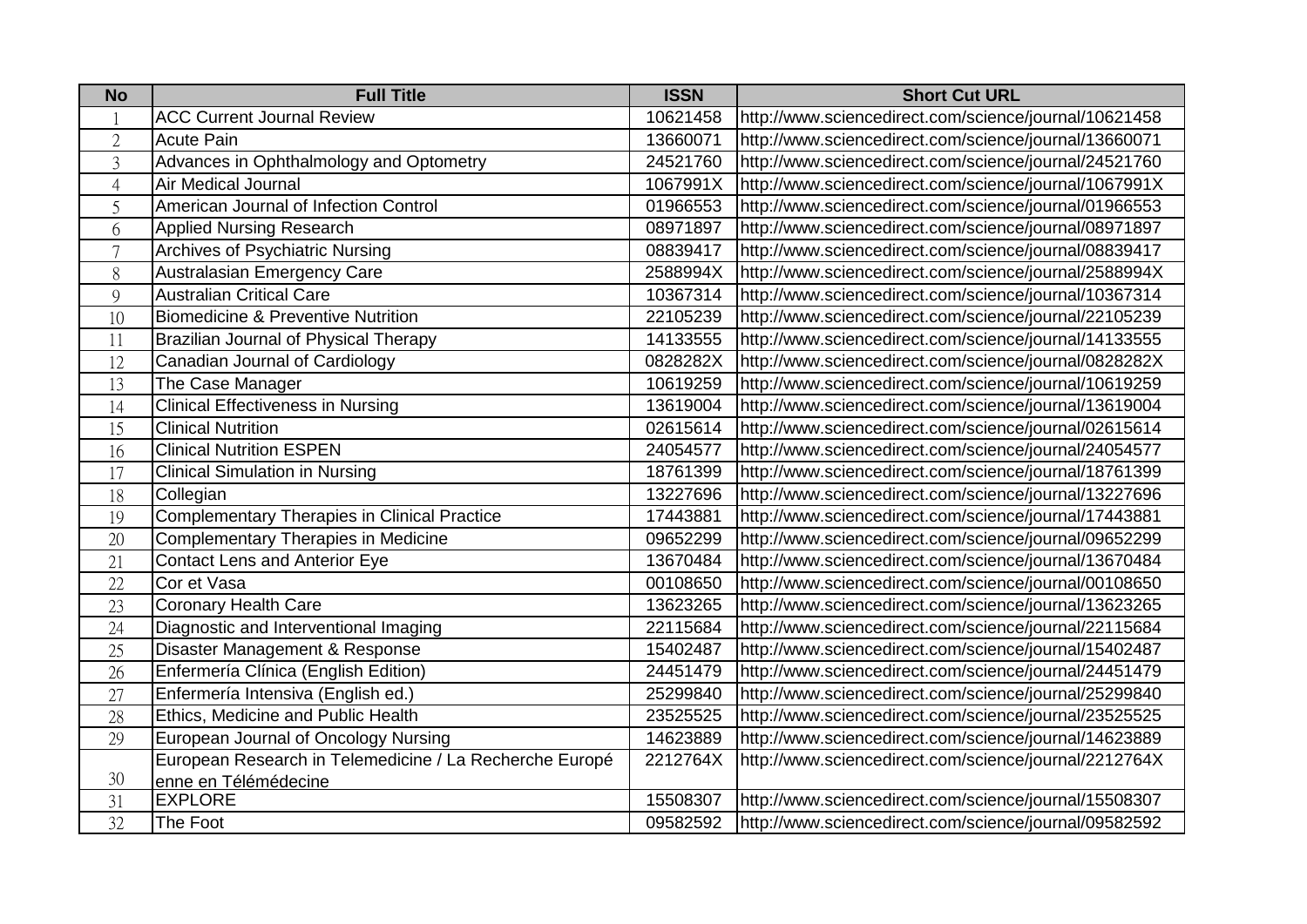| 33 | <b>Fuss &amp; Sprunggelenk</b>                          | 16199987 | http://www.sciencedirect.com/science/journal/16199987 |
|----|---------------------------------------------------------|----------|-------------------------------------------------------|
| 34 | Geriatric Mental Health Care                            | 22129693 | http://www.sciencedirect.com/science/journal/22129693 |
| 35 | <b>Geriatric Nursing</b>                                | 01974572 | http://www.sciencedirect.com/science/journal/01974572 |
| 36 | Heart & Lung                                            | 01479563 | http://www.sciencedirect.com/science/journal/01479563 |
| 37 | Home Care Provider                                      | 1084628X | http://www.sciencedirect.com/science/journal/1084628X |
| 38 | Infection, Disease & Health                             | 24680451 | http://www.sciencedirect.com/science/journal/24680451 |
| 39 | Intensive and Critical Care Nursing                     | 09643397 | http://www.sciencedirect.com/science/journal/09643397 |
| 40 | <b>International Emergency Nursing</b>                  | 1755599X | http://www.sciencedirect.com/science/journal/1755599X |
| 41 | International Journal of Medical Informatics            | 13865056 | http://www.sciencedirect.com/science/journal/13865056 |
| 42 | International Journal of Nursing Studies                | 00207489 | http://www.sciencedirect.com/science/journal/00207489 |
| 43 | International Journal of Orthopaedic and Trauma Nursing | 18781241 | http://www.sciencedirect.com/science/journal/18781241 |
| 44 | International Journal of Osteopathic Medicine           | 17460689 | http://www.sciencedirect.com/science/journal/17460689 |
| 45 | Journal of the Academy of Nutrition and Dietetics       | 22122672 | http://www.sciencedirect.com/science/journal/22122672 |
| 46 | Journal of Bodywork and Movement Therapies              | 13608592 | http://www.sciencedirect.com/science/journal/13608592 |
| 47 | Journal of Chiropractic Medicine                        | 15563707 | http://www.sciencedirect.com/science/journal/15563707 |
| 48 | Journal of Communication Disorders                      | 00219924 | http://www.sciencedirect.com/science/journal/00219924 |
| 49 | Journal of Emergency Nursing                            | 00991767 | http://www.sciencedirect.com/science/journal/00991767 |
| 50 | Journal of Fluency Disorders                            | 0094730X | http://www.sciencedirect.com/science/journal/0094730X |
| 51 | The Journal of Foot and Ankle Surgery                   | 10672516 | http://www.sciencedirect.com/science/journal/10672516 |
| 52 | Journal of Hand Therapy                                 | 08941130 | http://www.sciencedirect.com/science/journal/08941130 |
| 53 | Journal of Herbal Medicine                              | 22108033 | http://www.sciencedirect.com/science/journal/22108033 |
| 54 | Journal of Interprofessional Education & Practice       | 24054526 | http://www.sciencedirect.com/science/journal/24054526 |
| 55 | Journal of Manipulative and Physiological Therapeutics  | 01614754 | http://www.sciencedirect.com/science/journal/01614754 |
| 56 | Journal of Neonatal Nursing                             | 13551841 | http://www.sciencedirect.com/science/journal/13551841 |
| 57 | The Journal for Nurse Practitioners                     | 15554155 | http://www.sciencedirect.com/science/journal/15554155 |
| 58 | Journal of Nutrition Education and Behavior             | 14994046 | http://www.sciencedirect.com/science/journal/14994046 |
| 59 | The Journal of Pain                                     | 15265900 | http://www.sciencedirect.com/science/journal/15265900 |
| 60 | Journal of Pain and Symptom Management                  | 08853924 | http://www.sciencedirect.com/science/journal/08853924 |
| 61 | Journal of Pediatric Health Care                        | 08915245 | http://www.sciencedirect.com/science/journal/08915245 |
| 62 | Journal of Pediatric Nursing                            | 08825963 | http://www.sciencedirect.com/science/journal/08825963 |
| 63 | Journal of PeriAnesthesia Nursing                       | 10899472 | http://www.sciencedirect.com/science/journal/10899472 |
| 64 | Journal of Professional Nursing                         | 87557223 | http://www.sciencedirect.com/science/journal/87557223 |
| 65 | Journal of Radiology Nursing                            | 15460843 | http://www.sciencedirect.com/science/journal/15460843 |
| 66 | Journal of Science and Medicine in Sport                | 14402440 | http://www.sciencedirect.com/science/journal/14402440 |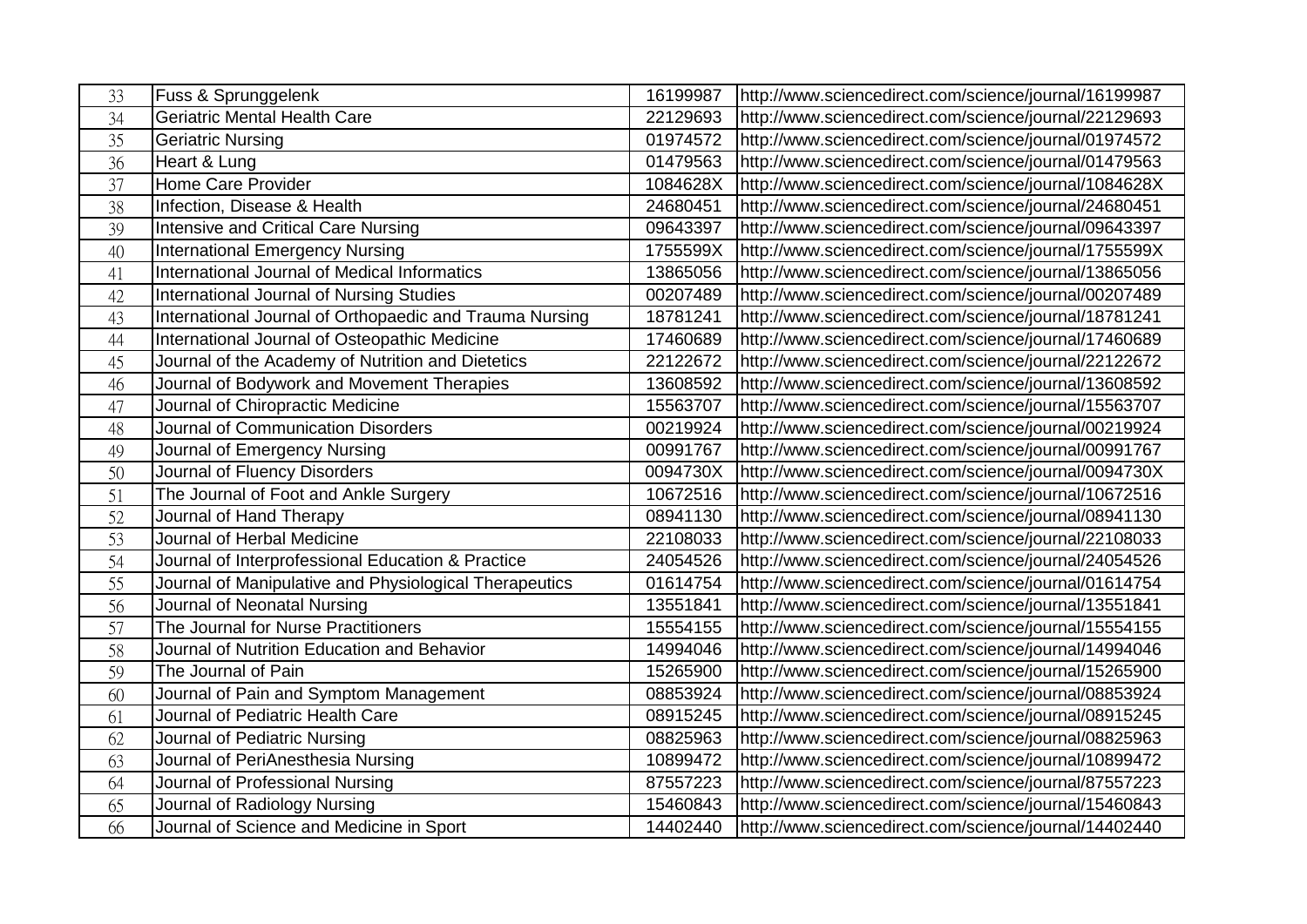| 67              | Journal of Stroke and Cerebrovascular Diseases              | 10523057 | http://www.sciencedirect.com/science/journal/10523057 |
|-----------------|-------------------------------------------------------------|----------|-------------------------------------------------------|
| 68              | Journal of Tissue Viability                                 | 0965206X | http://www.sciencedirect.com/science/journal/0965206X |
| 69              | Journal of Trace Elements in Medicine and Biology           | 0946672X | http://www.sciencedirect.com/science/journal/0946672X |
| 70              | Journal of Vascular Nursing                                 | 10620303 | http://www.sciencedirect.com/science/journal/10620303 |
| 71              | Kinésithérapie, la Revue                                    | 17790123 | http://www.sciencedirect.com/science/journal/17790123 |
| 72              | Krankenhaus-Hygiene + Infektionsverhütung                   | 07203373 | http://www.sciencedirect.com/science/journal/07203373 |
| 73              | Médecine de Catastrophe - urgences collectives              | 12798479 | http://www.sciencedirect.com/science/journal/12798479 |
| 74              | Midwifery                                                   | 02666138 | http://www.sciencedirect.com/science/journal/02666138 |
| 75              | Musculoskeletal Science and Practice                        | 24687812 | http://www.sciencedirect.com/science/journal/24687812 |
| $\overline{76}$ | Das Neurophysiologie-Labor                                  | 14394847 | http://www.sciencedirect.com/science/journal/14394847 |
| 77              | Newborn and Infant Nursing Reviews                          | 15273369 | http://www.sciencedirect.com/science/journal/15273369 |
| 78              | <b>Nurse Education in Practice</b>                          | 14715953 | http://www.sciencedirect.com/science/journal/14715953 |
| 79              | <b>Nurse Education Today</b>                                | 02606917 | http://www.sciencedirect.com/science/journal/02606917 |
| 80              | Nurse Leader                                                | 15414612 | http://www.sciencedirect.com/science/journal/15414612 |
| 81              | <b>Nursing Outlook</b>                                      | 00296554 | http://www.sciencedirect.com/science/journal/00296554 |
| 82              | Nutrition Clinique et Métabolisme                           | 09850562 | http://www.sciencedirect.com/science/journal/09850562 |
| 83              | The Ocular Surface                                          | 15420124 | http://www.sciencedirect.com/science/journal/15420124 |
| 84              | Optometry - Journal of the American Optometric Association  | 15291839 | http://www.sciencedirect.com/science/journal/15291839 |
| 85              | Osteopathische Medizin                                      | 16159071 | http://www.sciencedirect.com/science/journal/16159071 |
| 86              | <b>Pain Management Nursing</b>                              | 15249042 | http://www.sciencedirect.com/science/journal/15249042 |
| 87              | Performance Enhancement & Health                            | 22112669 | http://www.sciencedirect.com/science/journal/22112669 |
| 88              | Perioperative Care and Operating Room Management            | 24056030 | http://www.sciencedirect.com/science/journal/24056030 |
| 89              | PharmaNutrition                                             | 22134344 | http://www.sciencedirect.com/science/journal/22134344 |
| 90              | Physical Therapy in Sport                                   | 1466853X | http://www.sciencedirect.com/science/journal/1466853X |
| 91              | Physiotherapy                                               | 00319406 | http://www.sciencedirect.com/science/journal/00319406 |
| 92              | <b>Primary Care Diabetes</b>                                | 17519918 | http://www.sciencedirect.com/science/journal/17519918 |
| 93              | Primary Care Update for OB/GYNS                             | 1068607X | http://www.sciencedirect.com/science/journal/1068607X |
| 94              | Radiography                                                 | 10788174 | http://www.sciencedirect.com/science/journal/10788174 |
| 95              | Reports of Practical Oncology & Radiotherapy                | 15071367 | http://www.sciencedirect.com/science/journal/15071367 |
|                 | Revista Científica de la Sociedad de Enfermería Neurológica | 2530299X | http://www.sciencedirect.com/science/journal/2530299X |
| 96              | (English ed.)                                               |          |                                                       |
| 97              | <b>Safety Science</b>                                       | 09257535 | http://www.sciencedirect.com/science/journal/09257535 |
| 98              | Seminars in Oncology Nursing                                | 07492081 | http://www.sciencedirect.com/science/journal/07492081 |
| 99              | Seminars in Radiation Oncology                              | 10534296 | http://www.sciencedirect.com/science/journal/10534296 |